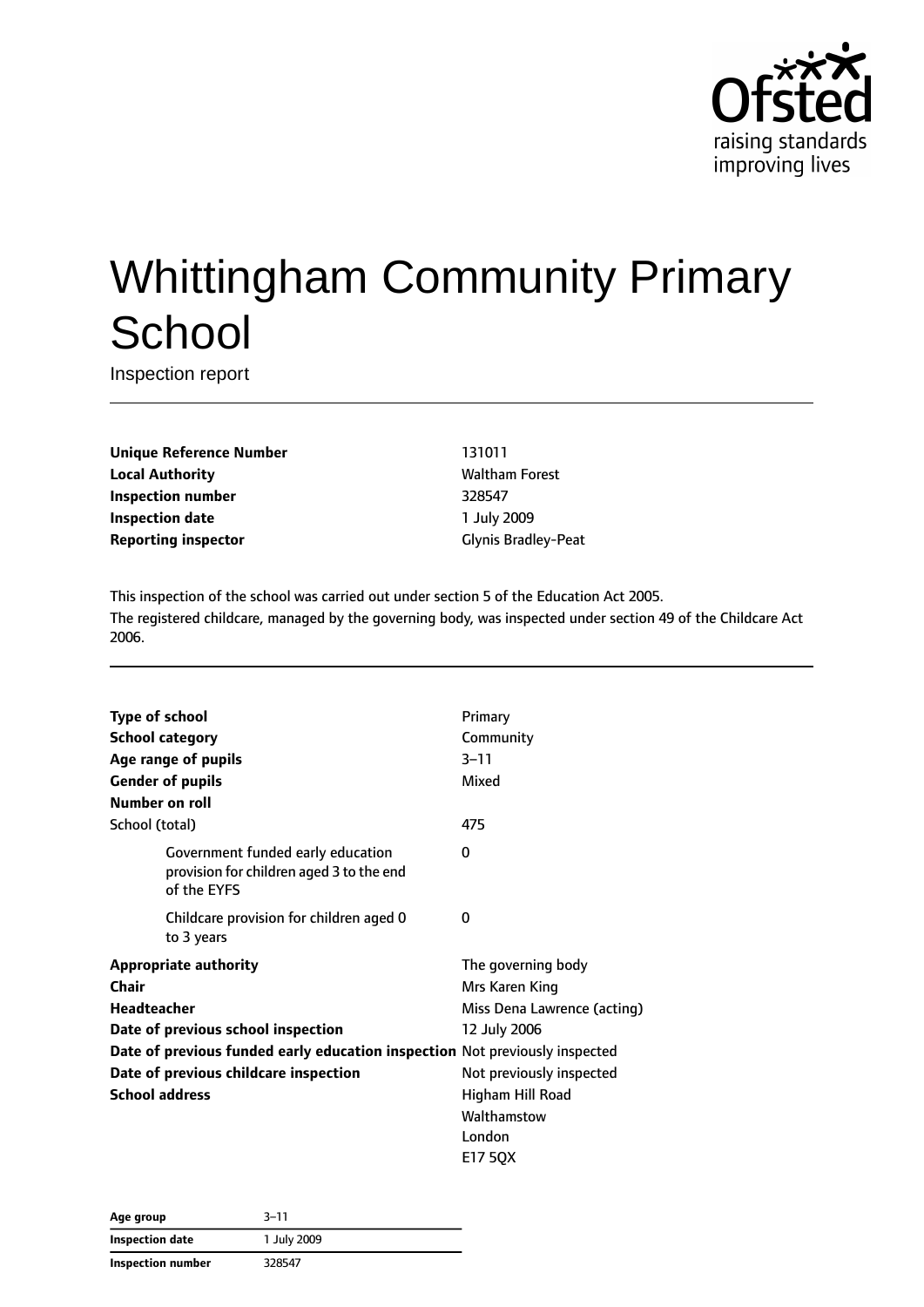**Telephone number** 020 8523 3228 **Fax number** 020 8523 2877

| Age group         | $3 - 11$    |
|-------------------|-------------|
| Inspection date   | 1 July 2009 |
| Inspection number | 328547      |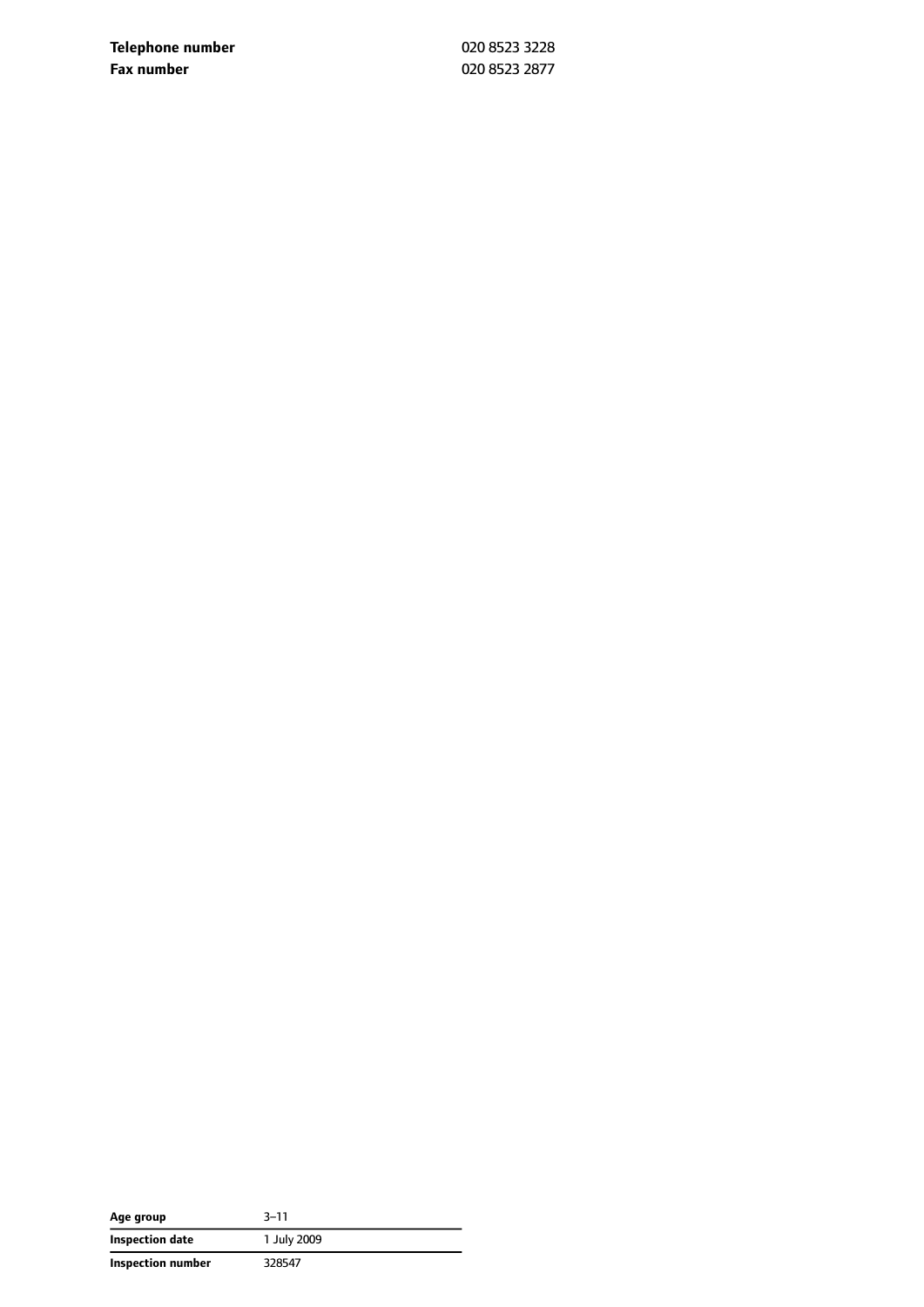.

<sup>©</sup> Crown copyright 2009

Website: www.ofsted.gov.uk

This document may be reproduced in whole or in part for non-commercial educational purposes, provided that the information quoted is reproduced without adaptation and the source and date of publication are stated.

Further copies of this report are obtainable from the school. Under the Education Act 2005, the school must provide a copy of this report free of charge to certain categories of people. A charge not exceeding the full cost of reproduction may be made for any other copies supplied.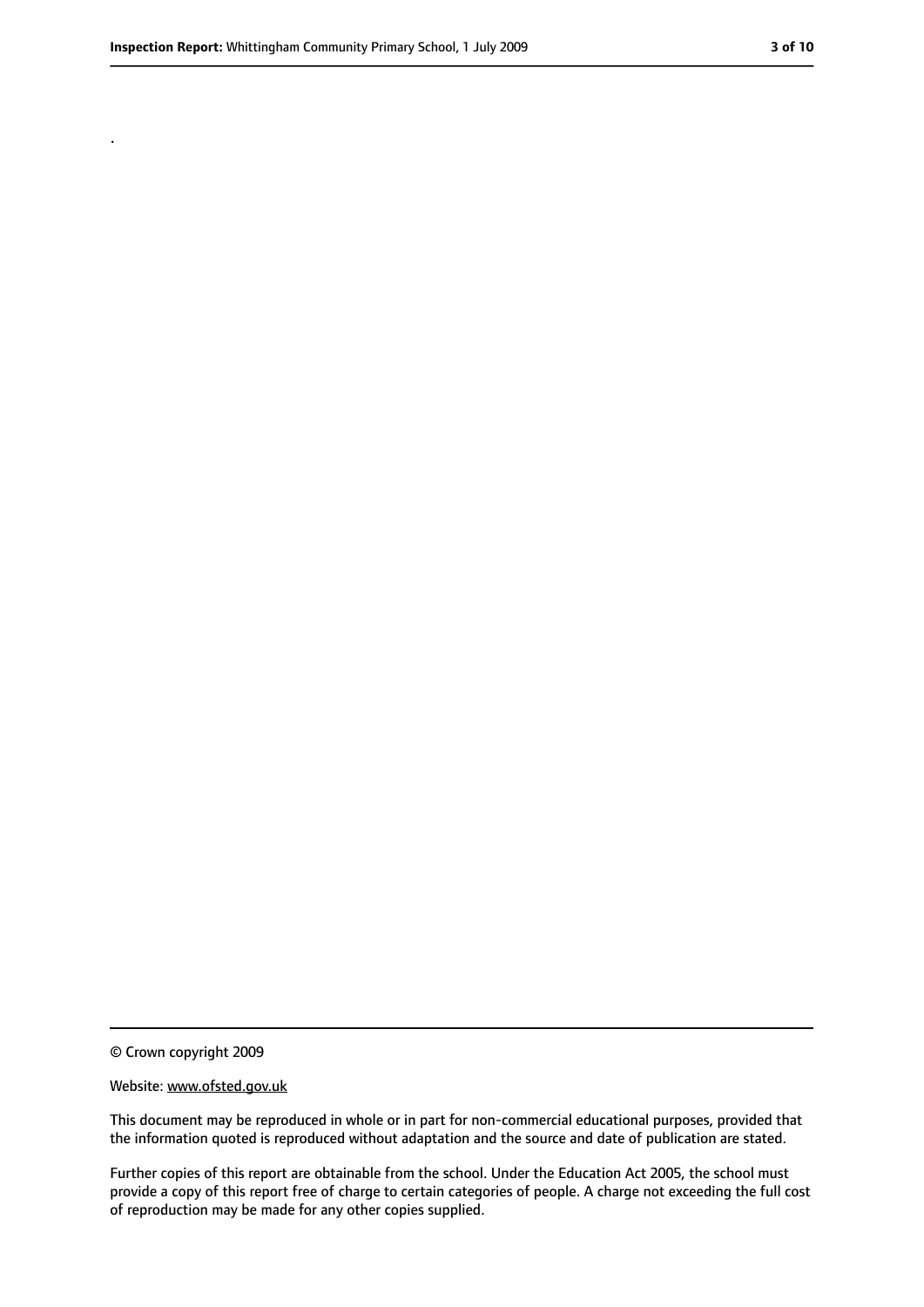# **Introduction**

The inspection was carried out by two Additional Inspectors.

The inspectors evaluated the overall effectiveness of the school and investigated the following issues.

- What are leaders doing to ensure that mathematics standards rise to meet those attained in English?
- Is teaching and learning better than good?
- What are the key factors in leadership and management that are contributing to the school's highly successful track record?

Evidence was gathered from the analysis of school documentation, observation of lessons, conversations with pupils and discussions with teachers and senior staff. Other aspects of the school's work were not inspected in detail, but the inspectors found no evidence to suggest that the school's own assessments, as given in its self-evaluation, were not justified, and these have been included where appropriate in this report.

### **Description of the school**

The school is larger than most primary schools. There is provision for the Early Years Foundation Stage. The proportion of pupils eligible for free school meals is higher than usually found. Over 70% of pupils come from minority ethnic backgrounds. Almost 40% of pupils are learning English as an additional language. The proportion of pupils identified as having moderate behavioural and speech and language learning difficulties is high, and the proportion with a statement of special educational needs is above average. The school has designated provision for the inclusion of pupils with behavioural, emotional and social needs (6 places). The school has attained the Activemark Award.

#### **Key for inspection grades**

| Grade 1 | Outstanding  |
|---------|--------------|
| Grade 2 | Good         |
| Grade 3 | Satisfactory |
| Grade 4 | Inadequate   |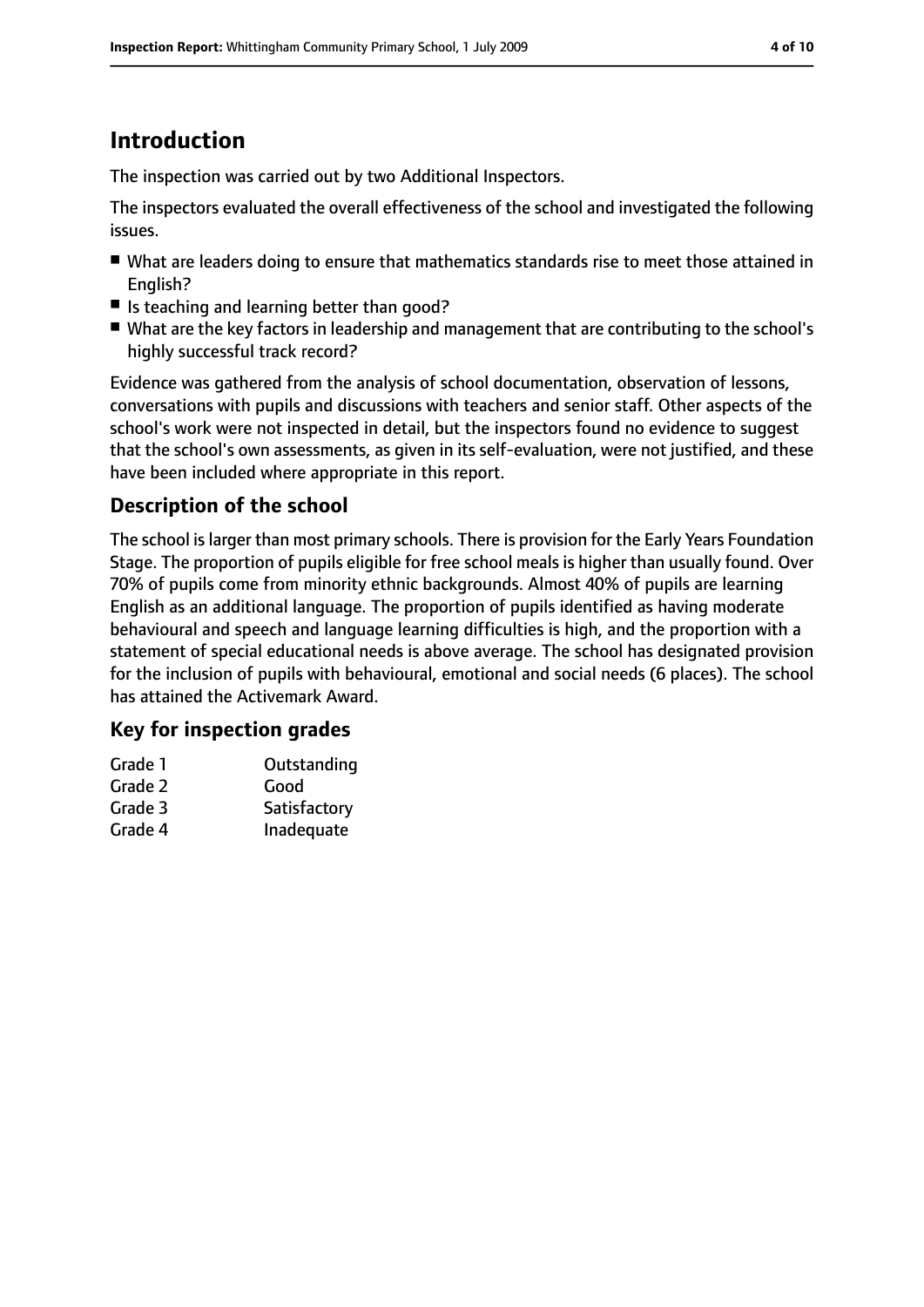#### **Overall effectiveness of the school**

#### **Grade: 1**

Whittingham Primary provides its pupils with an outstanding education and is led by a quietly charismatic acting headteacher. Her knowledge of the curriculum, teaching and learning and the care of pupils is a model the other staff try to emulate. Parents too are appreciative of the school with 96% of the questions asked in the inspection survey being answered as positive. As one parent said, 'I think the school is doing a very good job'. In fact, in the absence of the substantive headteacher, senior leaders have done an excellent job of running the school. They have ensured that standards have continued to improve and that the rates of progress pupils make have remained high. The school's own tracking data in English and provisional 2009 results in mathematics and science show that standards are broadly average. Considering the low starting points of significant proportions of pupils, this represents outstanding achievement. Learners meet and exceed highly challenging targets. This is testament to outstanding teaching. The school works as an establishment where all leaders and managers, including the governing body, share a common vision. Simply put, they want the very best for each individual in the school's community. Governors give clear direction to the school and there is high-quality teamwork between them and the senior management team.

Since the time of the previous inspection, the school has worked hard to improve achievement in mathematics. It has succeeded through developing approaches that develop the skills of using and applying mathematics. This was observed during the inspection where pupils explained their reasoning and answered challenging questions posed by the teacher. Pupils make rapid progress in mathematical understanding because teachers' subject knowledge is secure. As a result, standards in mathematics have made up significant ground on those attained in English. Improvement in the provision for children in the Early Years Foundation Stage is excellent. In light of this track record, and outstanding leadership and management, the school has an excellent capacity for further improvement.

Pupils said to inspectors that they think they are well looked after and are given help that they value. They feel that they can go to teachers for help and support. The school cleverly helps to build pupils' confidence and their desire to do well. This contributes towards raising standards and towards the pupils' outstanding personal development and well-being. Behaviour is exemplary, reflecting pupils' exceptional enjoyment of school. They are considerate to each other, listen intently to what the others are saying and are respectful of other people's views. The commitment to reducing the absence rate has been very effective and pupils are keen to attend regularly. As one parent wrote, 'When my child was ill she refused to stay at home as she has an amazing time at school and it is like another home to her'.

An excellent curriculum also contributes towards pupils' personal development and enjoyment. The wide range of clubs (some of them quite unusual) and sporting activities aids the development of healthy lifestyles. Some clubs reflect the school's close proximity to the 'Olympic Village' and a local football team contributes to this. This is reflected in the school's Activemark award. A topic-based approach and creative teaching ensure that pupils achieve very well. This is constantly being reviewed to improve and refine the already effective cross-curricular links. Pupils created a newspaper using specialist software to produce extended pieces of writing about King Henry VIII and Boudicca. These were of high quality. Commitment to the creative arts is a feature of the school, with pupils studying dance and drama. Music is a strength and the school has an orchestra, several chamber groups, a boys' choir and a full choir. The curriculum reflects the needs, cultures and experiences of pupils as a pathway to new experiences,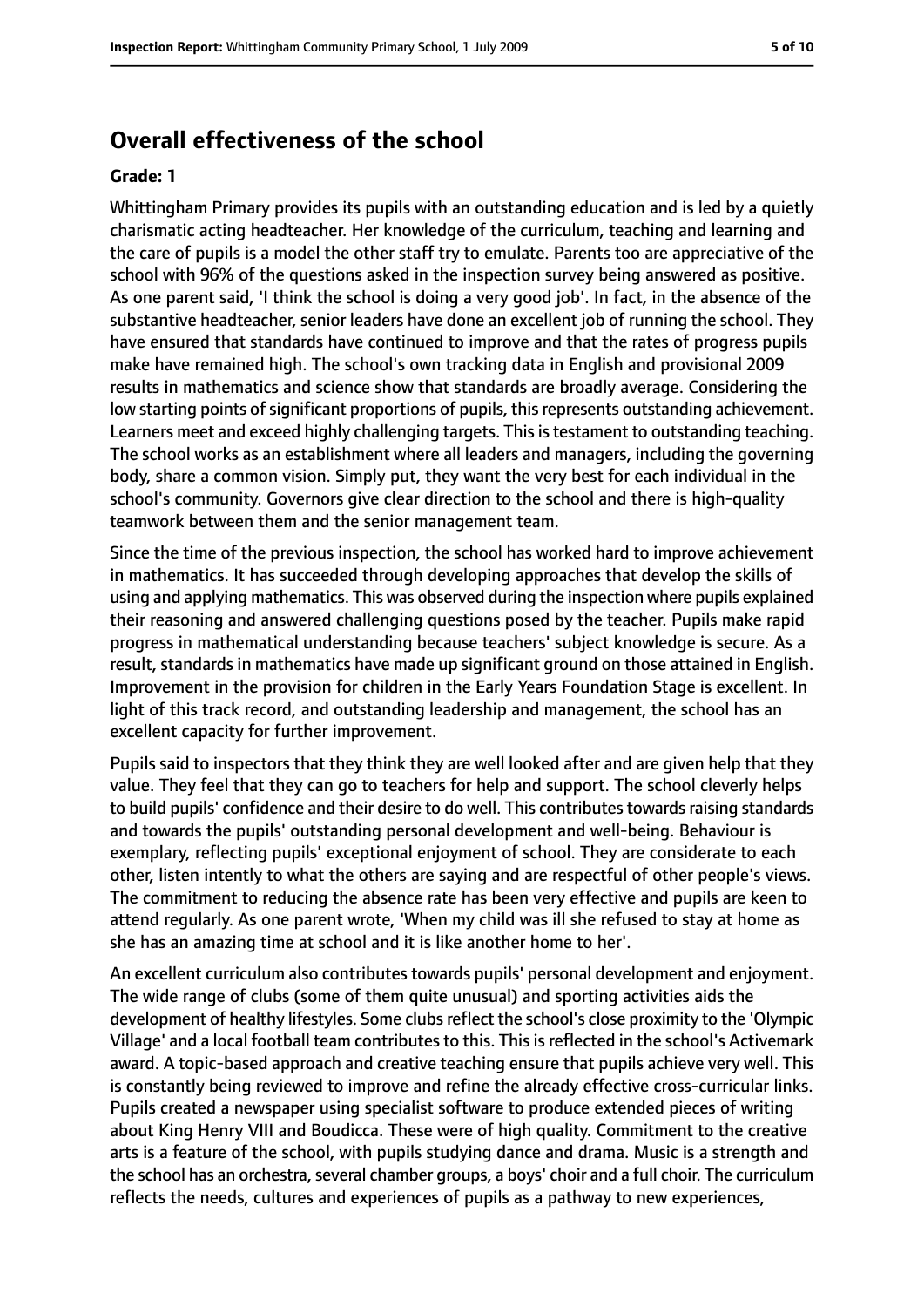knowledge and enjoyment. It also reflects the diversity of experience and the heritage within the school's own community and Britain more widely. Strategies used to promote community cohesion are good. The school has strong links with the local community and is in itself a very strong community. Less well developed are the links with the wider and international communities, an area identified by the school for improvement.

Teachers plan carefully to ensure that pupils have a range of interesting and stimulating activities, some of which include the use of information and communication technology (ICT). This contributes very well towards the curriculum and raising standards. The impact of the school's actions to raise standards in mathematics is evident in each classroom. Pupils enjoy learning new skills and learn quickly how to apply these to improve their work. Teachers make effective use of electronic whiteboards and pupils have the opportunity to use these too. Because of a real focus in all lessons on speaking and listening, pupils who speak English as an additional language make excellent progress and writing continues to improve. Marking is regularly carried out and feedback ensures pupils know what level they are working at and what they should do to get to the next level. This makes an excellent contribution towards the overall outstanding academic guidance pupils receive. Support and guidance received by pupils in the classroom from learning support assistants is excellent and ensures that those pupils who have behavioural and moderate learning difficulties make excellent progress in their learning.

#### **Effectiveness of the Early Years Foundation Stage**

#### **Grade: 1**

Children start school with skills and capabilities that are significantly below those expected for their ages. However, they get off to an excellent start in the Early Years Foundation Stage and make outstanding progress so that many reach standards that are in line with those attained nationally by the end of the Reception Year. This is the result of the excellent leadership and management of the Early Years Foundation Stage. Historically, this has not always been evident and improvements in recent years have raised standards substantially. This is the result of planning that is well informed by highly skilled observation and assessments, the stimulating curriculum and consistently good and outstanding teaching. The environment both indoors and outdoors provides children with a rich range of learning experiences. Children enjoy a variety of stimulating activities, developing their language and communication skills. There is an excellent balance of teacher-led activities and opportunities for children to learn through independent play. Consequently, children make excellent progress in their personal development and well-being. The staff quickly establish a rapport with the parents through an initial home visit prior to children joining the Nursery or Reception. This begins an excellent partnership with parents, teachers, support staff and external agencies that contributes to high levels of care and to the children's well-being. Parents voice very strong praise for the arrangements for the care and welfare of their children in the Early Years Foundation Stage. They also comment on how the school encourages children from different backgrounds to mix and get on so well together.

#### **What the school should do to improve further**

■ Develop strategies to promote community cohesion beyond the school's immediate locality.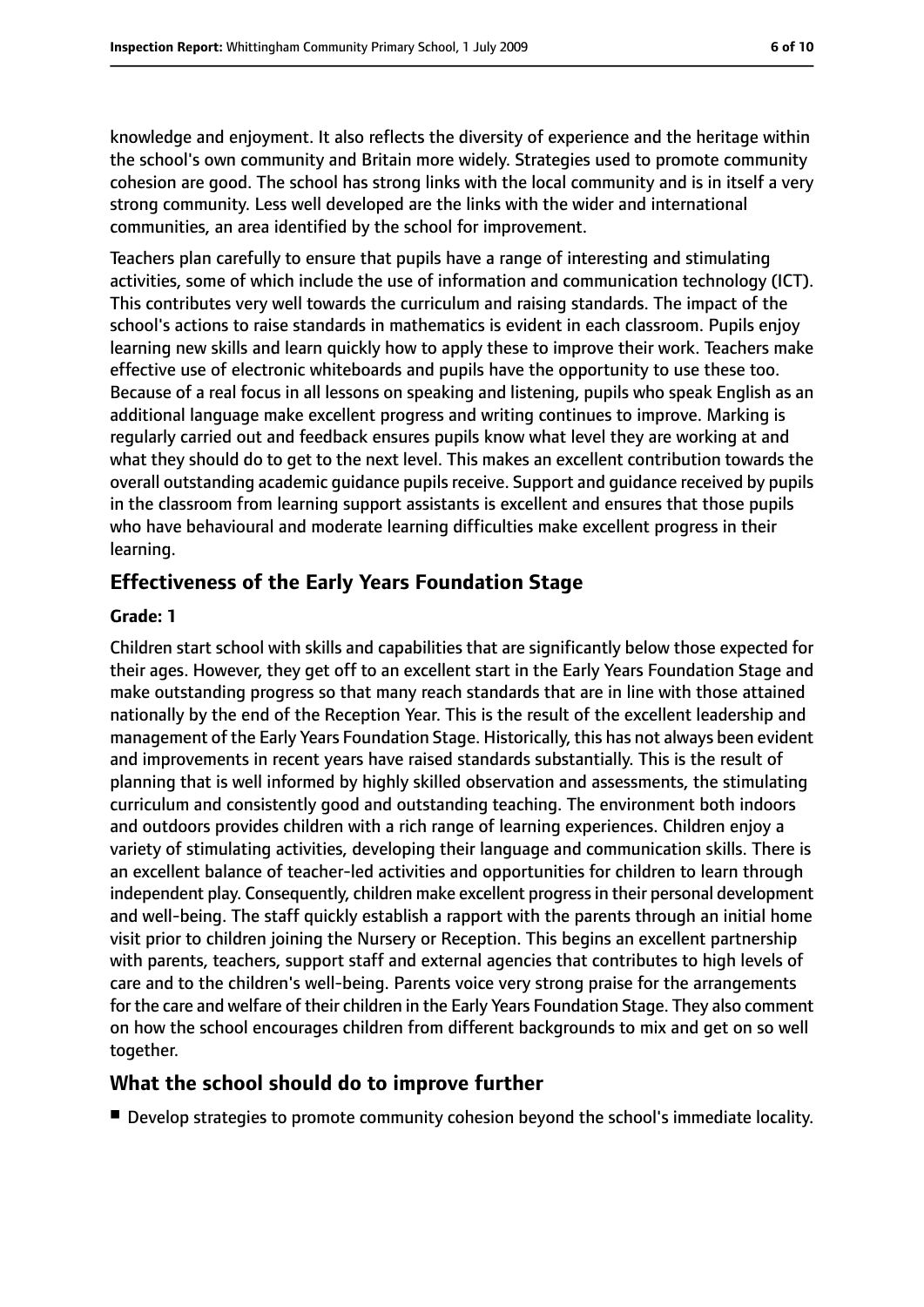**Any complaints about the inspection or the report should be made following the procedures set out in the guidance 'Complaints about school inspection', which is available from Ofsted's website: www.ofsted.gov.uk.**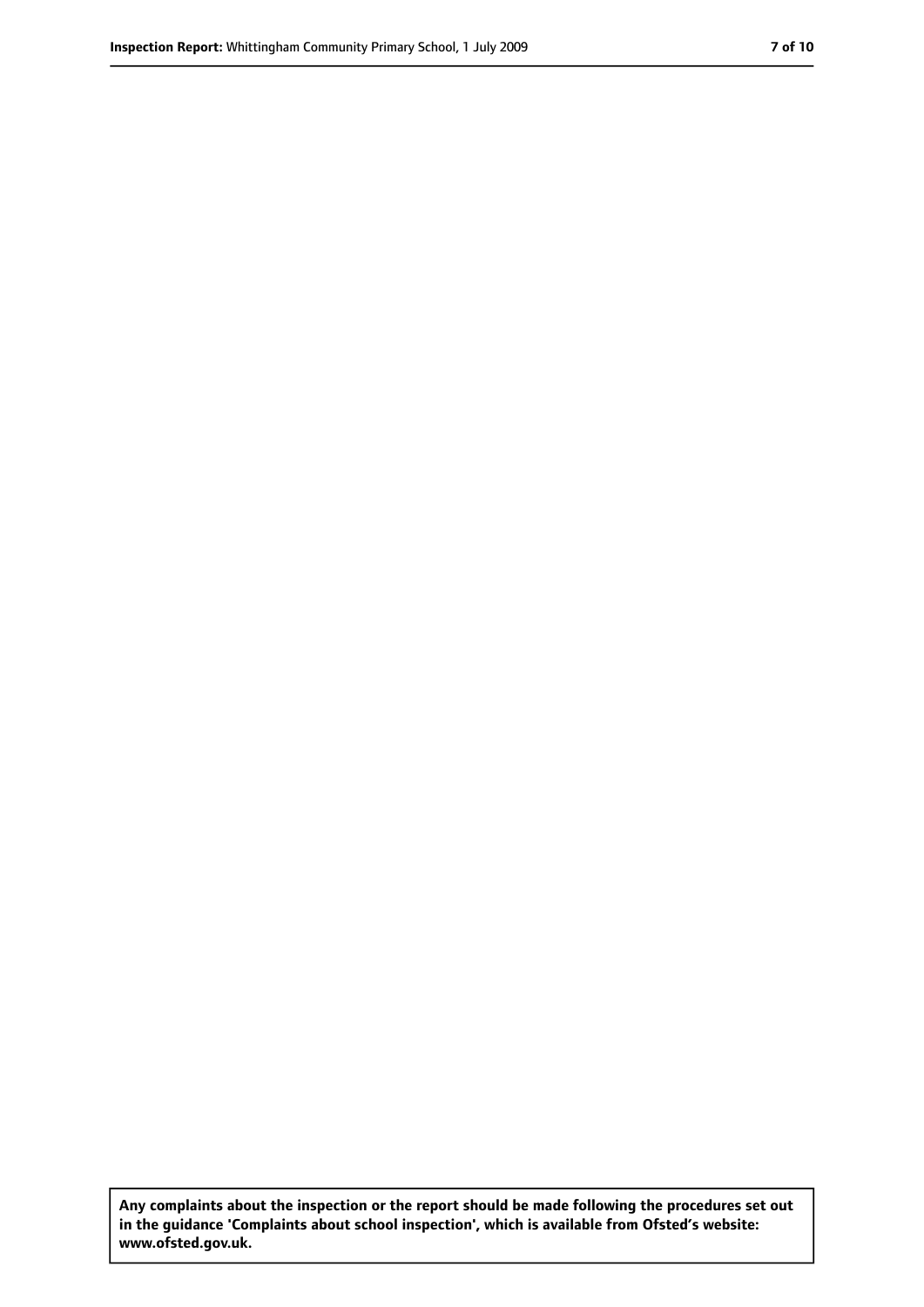# **Inspection judgements**

| Key to judgements: grade 1 is outstanding, grade 2 good, grade 3 satisfactory, and | <b>School</b> |
|------------------------------------------------------------------------------------|---------------|
| grade 4 inadequate                                                                 | Overall       |

#### **Overall effectiveness**

| How effective, efficient and inclusive is the provision of<br>education, integrated care and any extended services in meeting the<br>needs of learners? |     |
|---------------------------------------------------------------------------------------------------------------------------------------------------------|-----|
| Effective steps have been taken to promote improvement since the last<br>inspection                                                                     | Yes |
| How well does the school work in partnership with others to promote learners'<br>well being?                                                            |     |
| The capacity to make any necessary improvements                                                                                                         |     |

### **Effectiveness of the Early Years Foundation Stage**

| How effective is the provision in meeting the needs of children in the<br><b>EYFS?</b>       |  |
|----------------------------------------------------------------------------------------------|--|
| How well do children in the EYFS achieve?                                                    |  |
| How good are the overall personal development and well-being of the children<br>in the EYFS? |  |
| How effectively are children in the EYFS helped to learn and develop?                        |  |
| How effectively is the welfare of children in the EYFS promoted?                             |  |
| How effectively is provision in the EYFS led and managed?                                    |  |

#### **Achievement and standards**

| How well do learners achieve?                                                  |  |
|--------------------------------------------------------------------------------|--|
| The standards <sup>1</sup> reached by learners                                 |  |
| How well learners make progress, taking account of any significant variations  |  |
| between groups of learners                                                     |  |
| How well learners with learning difficulties and/or disabilities make progress |  |

<sup>&</sup>lt;sup>1</sup>Grade 1 - Exceptionally and consistently high; Grade 2 - Generally above average with none significantly below average; Grade 3 - Broadly average to below average; Grade 4 - Exceptionally low.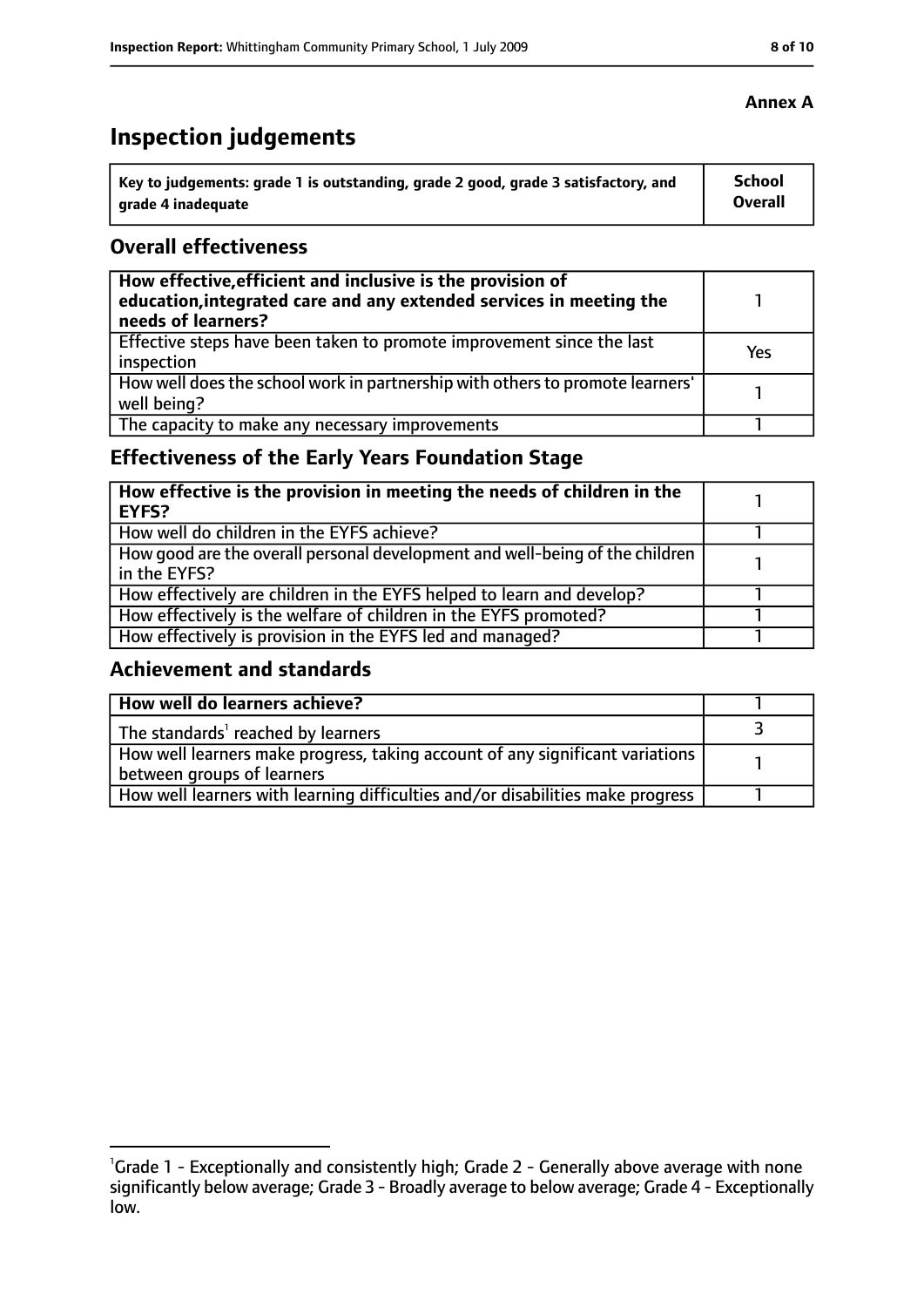### **Personal development and well-being**

| How good are the overall personal development and well-being of the<br>learners?                                 |  |
|------------------------------------------------------------------------------------------------------------------|--|
| The extent of learners' spiritual, moral, social and cultural development                                        |  |
| The extent to which learners adopt healthy lifestyles                                                            |  |
| The extent to which learners adopt safe practices                                                                |  |
| The extent to which learners enjoy their education                                                               |  |
| The attendance of learners                                                                                       |  |
| The behaviour of learners                                                                                        |  |
| The extent to which learners make a positive contribution to the community                                       |  |
| How well learners develop workplace and other skills that will contribute to<br>their future economic well-being |  |

## **The quality of provision**

| How effective are teaching and learning in meeting the full range of<br>learners' needs?              |  |
|-------------------------------------------------------------------------------------------------------|--|
| How well do the curriculum and other activities meet the range of needs and<br>interests of learners? |  |
| How well are learners cared for, quided and supported?                                                |  |

### **Leadership and management**

| How effective are leadership and management in raising achievement<br>and supporting all learners?                                              |            |
|-------------------------------------------------------------------------------------------------------------------------------------------------|------------|
| How effectively leaders and managers at all levels set clear direction leading<br>to improvement and promote high quality of care and education |            |
| How effectively leaders and managers use challenging targets to raise standards                                                                 |            |
| The effectiveness of the school's self-evaluation                                                                                               |            |
| How well equality of opportunity is promoted and discrimination eliminated                                                                      |            |
| How well does the school contribute to community cohesion?                                                                                      |            |
| How effectively and efficiently resources, including staff, are deployed to<br>achieve value for money                                          |            |
| The extent to which governors and other supervisory boards discharge their<br>responsibilities                                                  |            |
| Do procedures for safequarding learners meet current government<br>requirements?                                                                | <b>Yes</b> |
| Does this school require special measures?                                                                                                      | No         |
| Does this school require a notice to improve?                                                                                                   | No         |